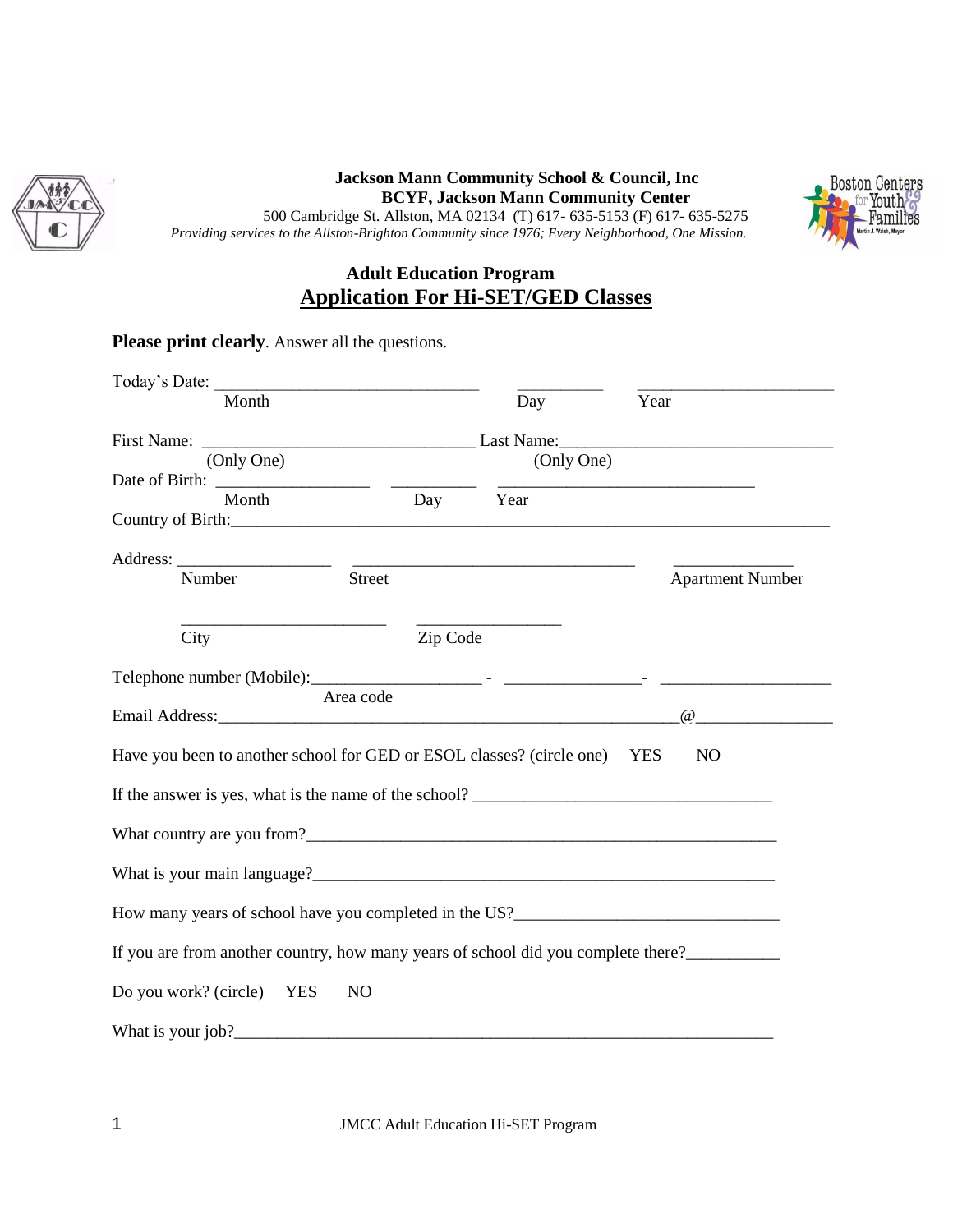Please write about why you want to get your Hi-SET/GED. What do you want to do when you complete your Hi-SET/GED? Please write as much as you can so that we can get an idea of your writing.

#### **OFFICE USE ONLY:**

#### **OFFICE INSTRUCTIONS:**

- 1. Please make sure you can read the name, address, and telephone number. Ask the applicant to complete the whole form.
- 2. Sign and date Page 2 and 3.
- 3. Page 1-2 are the application. Please separate and place in Director's mailbox.
- 4. Give Page 3 to applicant to keep for their receipt.

**JMCC Adult Education Hi-SET Program**